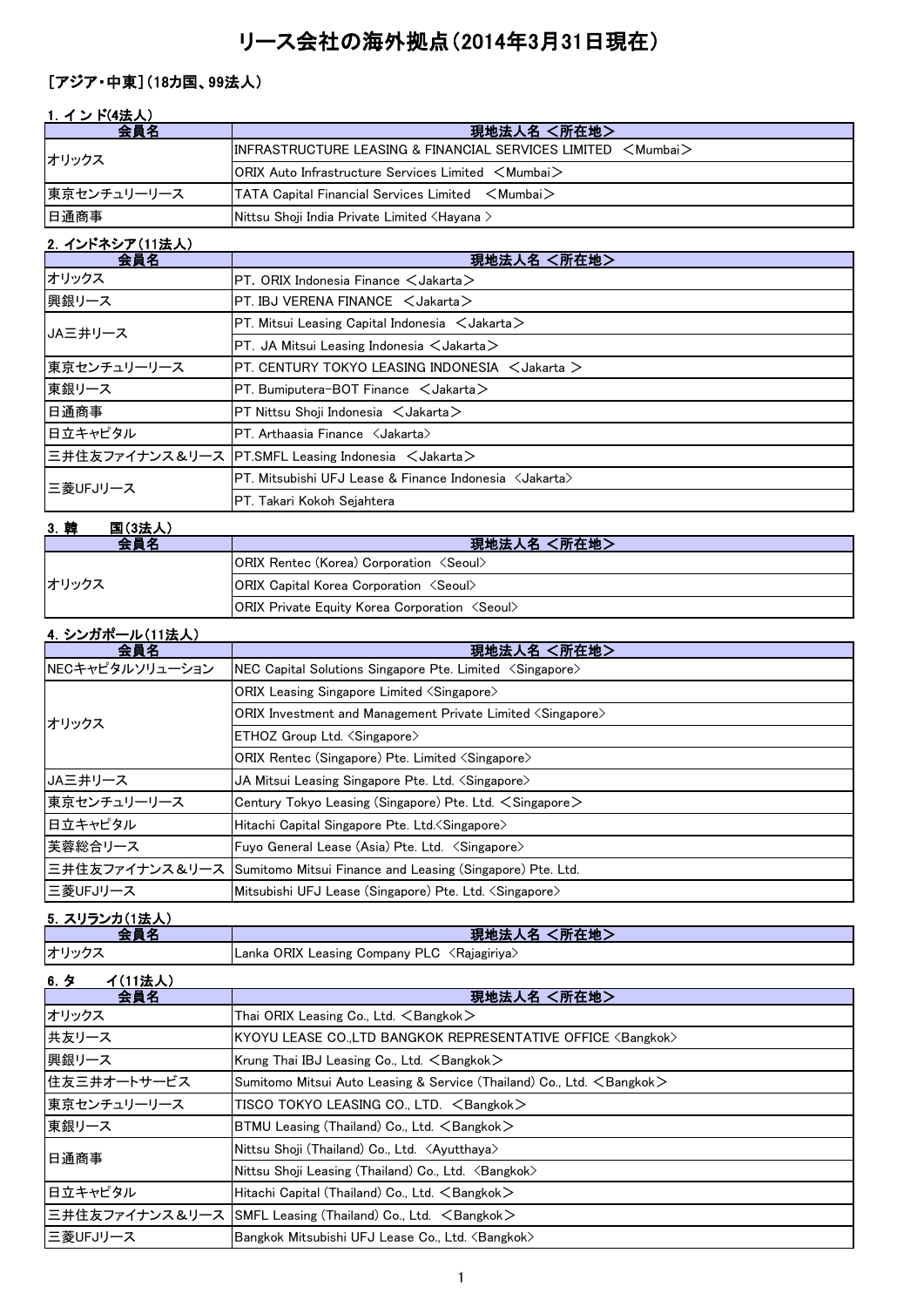| <b>湾(4法人)</b><br>7. 台 |                                           |
|-----------------------|-------------------------------------------|
|                       | 現地法人名 <所在地>                               |
|                       | ORIX Taiwan Corporation <台北>              |
| オリックス                 | ORIX Auto Leasing Taiwan Corporation <台北> |
|                       | ORIX Taiwan Asset Management Company <台北> |
| 東京センチュリーリース           | 統一東京股份有限公司 <台北>                           |

| 8. 中<br>国(21法人、香港除く) |                                                                                              |
|----------------------|----------------------------------------------------------------------------------------------|
| 会員名                  | 現地法人名 <所在地>                                                                                  |
| NTTファイナンス            | 環宇郵電国際租賃有限公司〈北京〉                                                                             |
|                      | ORIX Rentec (Tianjin) Corporation <天津>                                                       |
|                      | ORIX China Corporation <上海>                                                                  |
| オリックス                | CHINA RAILWAY LEASING CO., LTD. <上海>                                                         |
|                      | Beijing Oriental Jicheng Co., Ltd. <北京>                                                      |
|                      | ORIX (China) Investment Co., Ltd<大連>                                                         |
|                      | Pang Da ORIX Auto Leasing Co., Ltd. <北京>                                                     |
| 興銀リース                | 興銀融資租賃(中国)有限公司 <上海>                                                                          |
| 昭和リース                | Hua-He International Leasing Co., Ltd.(華和国際租賃有限公司)〈青島〉                                       |
| 東京センチュリーリース          | 東瑞盛世利融資租賃有限公司 <上海>                                                                           |
|                      | 東瑞盛世利(上海)商業保理有限公司 <上海>                                                                       |
| 東銀リース                | 東銀租賃咨詢(上海) 有限公司 <上海>                                                                         |
|                      | 東銀融資租賃(天津) 有限公司 <天津>                                                                         |
|                      | 大連日通集装箱制造有限公司〈大連〉                                                                            |
| 日通商事                 | 日通商事(武漢)倉儲有限公司 〈武漢〉                                                                          |
|                      | 日通商事(上海)貿易有限公司 〈上海〉                                                                          |
| 日立キャピタル              | Hitachi Capital Leasing (China) Co.,Ltd.(日立租賃(中国)有限公司) <北京>                                  |
| 芙蓉総合リース              | 芙蓉綜合融資租賃(中国)有限公司 〈上海 〉                                                                       |
|                      | 三井住友ファイナンス&リース  Sumitomo Mitsui Finance and Leasing (China) Co., Ltd. (三井住友融資租賃(中国)有限公司)<広州> |
| 三菱UFJリース             | Mitsubishi UFJ Lease & Finance (China) Co. Ltd. <shanghai></shanghai>                        |
|                      | Hongling Financial Leasing Co.,Ltd.(宏菱融資租賃(上海)有限公司) <shanghai></shanghai>                    |

## 8.中 国 (香 港)(9法人)

| 会員名             | 現地法人名 <所在地>                                                              |
|-----------------|--------------------------------------------------------------------------|
| NECキャピタルソリューション | NEC Capital Solutions Hong Kong Limited 〈九龍〉                             |
| オリックス           | <b>ORIX Asia Limited</b>                                                 |
| 東京センチュリーリース     | Tokyo Leasing (Hong Kong) Ltd.                                           |
| 東銀リース           | BOT Lease (Hong Kong) Co., Ltd.                                          |
| 日通商事            | 日通商事(香港)有限公司                                                             |
| 日立キャピタル         | Hitachi Capital (Hong Kong) Ltd. <hong kong=""></hong>                   |
| 芙蓉総合リース         | Fuyo General Lease (HK) Limited                                          |
|                 |                                                                          |
|                 |                                                                          |
|                 | 三井住友ファイナンス&リース Sumitomo Mitsui Finance and Leasing (Hong Kong) Limited   |
| 三菱UFJリース        | Mitsubishi UFJ Lease & Finance (Hong Kong) Limited <hong kong=""></hong> |

# 9.パキスタン(1法人)

| __  |                                        | .<br><b>ANTAL MU</b><br>.<br>- 15 |
|-----|----------------------------------------|-----------------------------------|
| オリッ | ORIX<br>Leasing<br>∟ımıted<br>Pakistan | Karachi                           |
|     |                                        |                                   |

#### 10.フィリピン(5法人)

| 会員名   | 現地法人名 <所在地>                                                                |
|-------|----------------------------------------------------------------------------|
| オリックス | ORIX METRO Leasing and Finance Corporation <makati city=""></makati>       |
|       | <b>ORIX Auto Leasing Philippines Corporation <makati city=""></makati></b> |
|       | Global Business Power Corporation <makati city=""></makati>                |
| 興銀リース | Japan-PNB Leasing & Finance Corp. $\leq$ Manila $\geq$                     |
| 東銀リース | BOT Lease and Finance Philippines, Inc. $\leq$ Manila $\geq$               |

## 11. マレーシア(8法人)

| 会員名         | 現地法人名 <所在地>                                                                 |
|-------------|-----------------------------------------------------------------------------|
| オリックス       | ORIX Leasing Malaysia Berhad $\lt$ Kuala Lumpur $\gt$                       |
|             | ORIX Car Rentals Sdn. Bhd. < Kuala Lumpur>                                  |
|             | ORIX Rentec (Malaysia) Sdn. Bhd. < Kuala Lumpur>                            |
|             | ORIX Auto Leasing Malaysia Sdn. Bhd. <kuala lumpur=""></kuala>              |
|             | ORIX Asset Management Malaysia Sdn. Bhd. $\leq$ Kuala Lumpur $\geq$         |
| 東京センチュリーリース | Century Tokyo Capital (Malaysia) Sdn. Bhd. <kuala lumpur=""></kuala>        |
| 日立キャピタル     | First Peninsula Credit Sdn.Bhd. < Penang>                                   |
|             | 三井住友ファイナンス&リース  SMFL Leasing (Malaysia) Sdn. Bhd. <kuala lumpur=""></kuala> |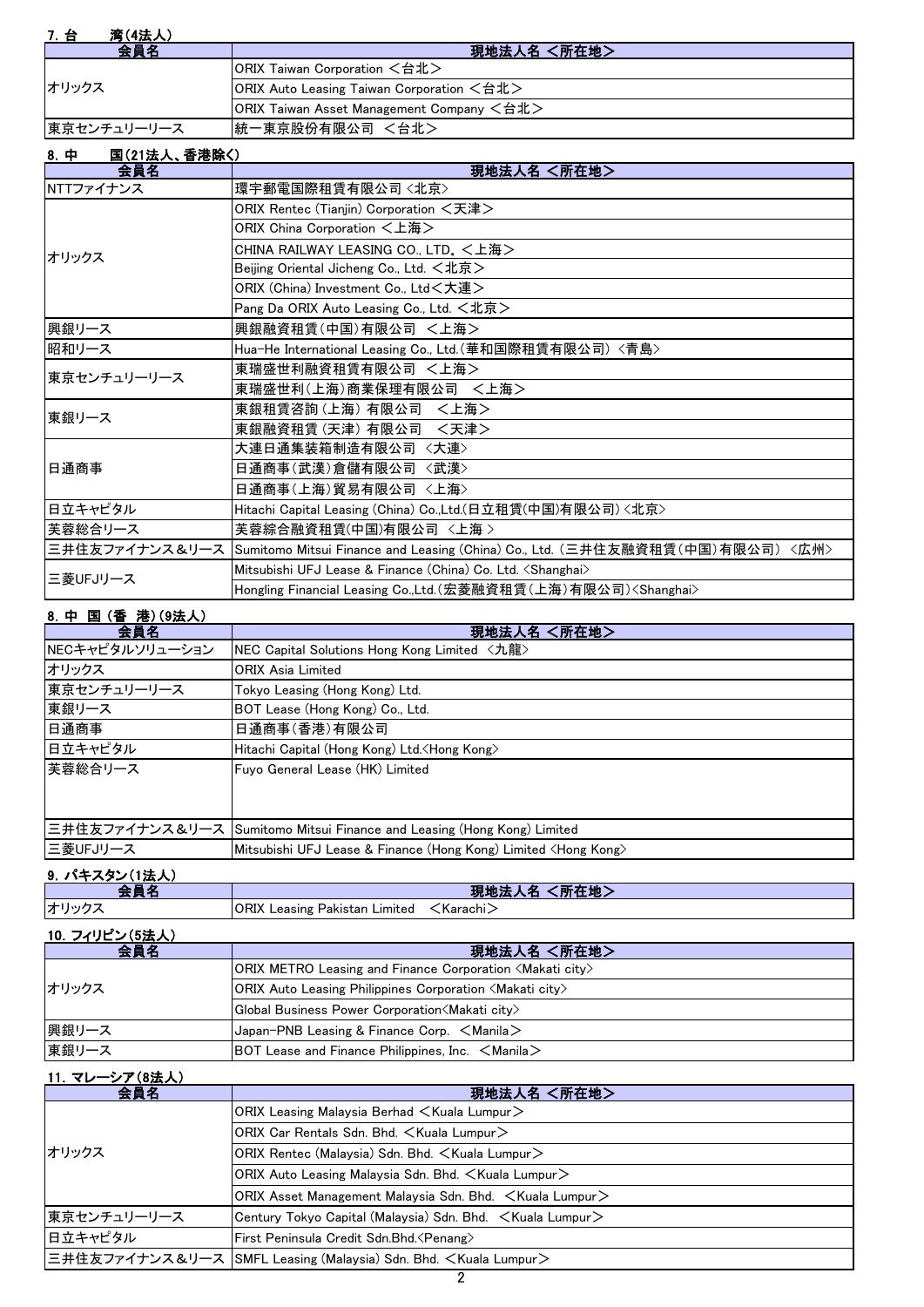| 12. ベトナム(2法人)       |                                                                                                         |
|---------------------|---------------------------------------------------------------------------------------------------------|
| 会員名                 | 現地法人名 <所在地>                                                                                             |
| オリックス               | Indochina Capital Corporation <ho chi="" city="" minh=""></ho>                                          |
| 三菱UFJリース            | Mitsubishi UFJ Lease & Finance Co. Ltd. Ho Chi Minh City Representative Office <ho chi="" minh=""></ho> |
| 13.モンゴル(2法人)        |                                                                                                         |
| 会員名                 | 現地法人名 <所在地>                                                                                             |
| エムジーリース             | TDB Leasing LLC 〈 ウランバートル 〉                                                                             |
| オリックス               | $\sf {TenGer}$ Financial $\sf{Group}$ $\sf {U}$ laanbaatar $\sf {\lambda}$                              |
| 14. アラブ首長国連邦(1法人)   |                                                                                                         |
| 会員名                 | 現地法人名 <所在地>                                                                                             |
| オリックス               | MAF ORIX Finance PJSC <dubai></dubai>                                                                   |
| 15. オマーン(1法人)       |                                                                                                         |
| 会員名                 | 現地法人名 <所在地>                                                                                             |
| オリックス               | Al Hail ORIX Finance PSC < Dubai>                                                                       |
| 16. サウジアラビア(2法人)    |                                                                                                         |
| <u> 会員名</u>         | 現地法人名 <所在地>                                                                                             |
| オリックス               | Saudi ORIX Leasing Company $\leq$ Riyadh $>$                                                            |
| 三菱UFJリース            | Ajil Financial Services Company Ltd. < Jeddah>                                                          |
| <u>17. トルコ(1法人)</u> |                                                                                                         |
| 会員名                 | 現地法人名 <所在地>                                                                                             |
| 三菱UFJリース            | Ekim Turizm Ticaret Ve Sanayi A.S. <istanbul></istanbul>                                                |
| 18. バレーン(1法人)       |                                                                                                         |
| <u> 会員名</u>         | 現地法人名 <所在地>                                                                                             |
| オリックス               | The Mediterranean and Gulf Insurance & Reinsurance Company B.S.C. <manama></manama>                     |

## [北米・中南米](3カ国、18法人)

## 19.アメリカ合衆国(15法人)

| 会員名         | 現地法人名 <所在地>                                                                                 |  |
|-------------|---------------------------------------------------------------------------------------------|--|
| オリックス       | ORIX USA Corporation <dallas, tx=""></dallas,>                                              |  |
|             | Houlihan Lokey , Inc <los angeles,="" ca=""></los>                                          |  |
|             | $RED$ Capital Group $\leq$ Columbus, OH $>$                                                 |  |
|             | Mariner Investment Group LLC <harrison, ny=""></harrison,>                                  |  |
|             | Enovity, Inc. $\leq$ San Francisco, CA $>$                                                  |  |
| JA三井リース     | JA Mitsui Leasing Capital Corporation $\leq$ New York $\geq$                                |  |
| 東京センチュリーリース | Century Tokyo Leasing (USA) Inc. < Purchase, NY>                                            |  |
|             | $GA$ Telesis, LLC $\leq$ Florida $>$                                                        |  |
| 日通商事        | Nittsu Shoji U.S.A., Inc. $\leq$ Arlington Heights, IL $>$                                  |  |
|             | NEX Transport Inc. <east liberty,="" oh=""></east>                                          |  |
| 日立キャピタル     | Hitachi Capital America Corp. <norwalk, ct=""></norwalk,>                                   |  |
| 芙蓉総合リース     | Fuyo General Lease (USA) Inc. $\leq$ New York $\geq$                                        |  |
| 三菱UFJリース    | Mitsubishi UFJ Lease & Finance $(U.S.A.)$ Inc. $\langle$ Florence, KY $\rangle$             |  |
|             | Mitsubishi UFJ Lease & Finance Co. Ltd., New York Representative Office <new york=""></new> |  |
|             | Jackson Square Aviation, LLC $\triangle$ San Francisco $\triangleright$                     |  |

## 20. カナダ(2法人)

| 会員名           | 現地法人名 <所在地>                                         |
|---------------|-----------------------------------------------------|
| 日立キャピタル       | $ $ Hitachi Capital Canada Corp. $\leq$ Toronto $>$ |
| 芙蓉総合リース       | Fuyo General Lease (Canada) Inc. <tronto></tronto>  |
| 21. ブラジル(1法人) |                                                     |

|      | (所在地)<br>現地法<br>ᆺᆇ                                                                                  |
|------|-----------------------------------------------------------------------------------------------------|
| オリック | $\overline{O}$ ORIX Brazil Investments and Holdings Limited $\overline{O}$ Sao Paulo $\overline{O}$ |

# [欧州](7カ国、15法人)

## 22.アイルランド(6法人)

| 会員名         | 現地法人名 <所在地>                                                      |
|-------------|------------------------------------------------------------------|
| オリックス       | $ ORIX$ Aviation Systems Limited $\langle$ Dublin $\rangle$      |
| 東京センチュリーリース | $TC$ Aviation Capital Ireland Limited $\langle$ Dublin $\rangle$ |
| 日立キャピタル     | Hitachi Capital Insurance Europe Ltd. $\lt$ Dublin $\gt$         |